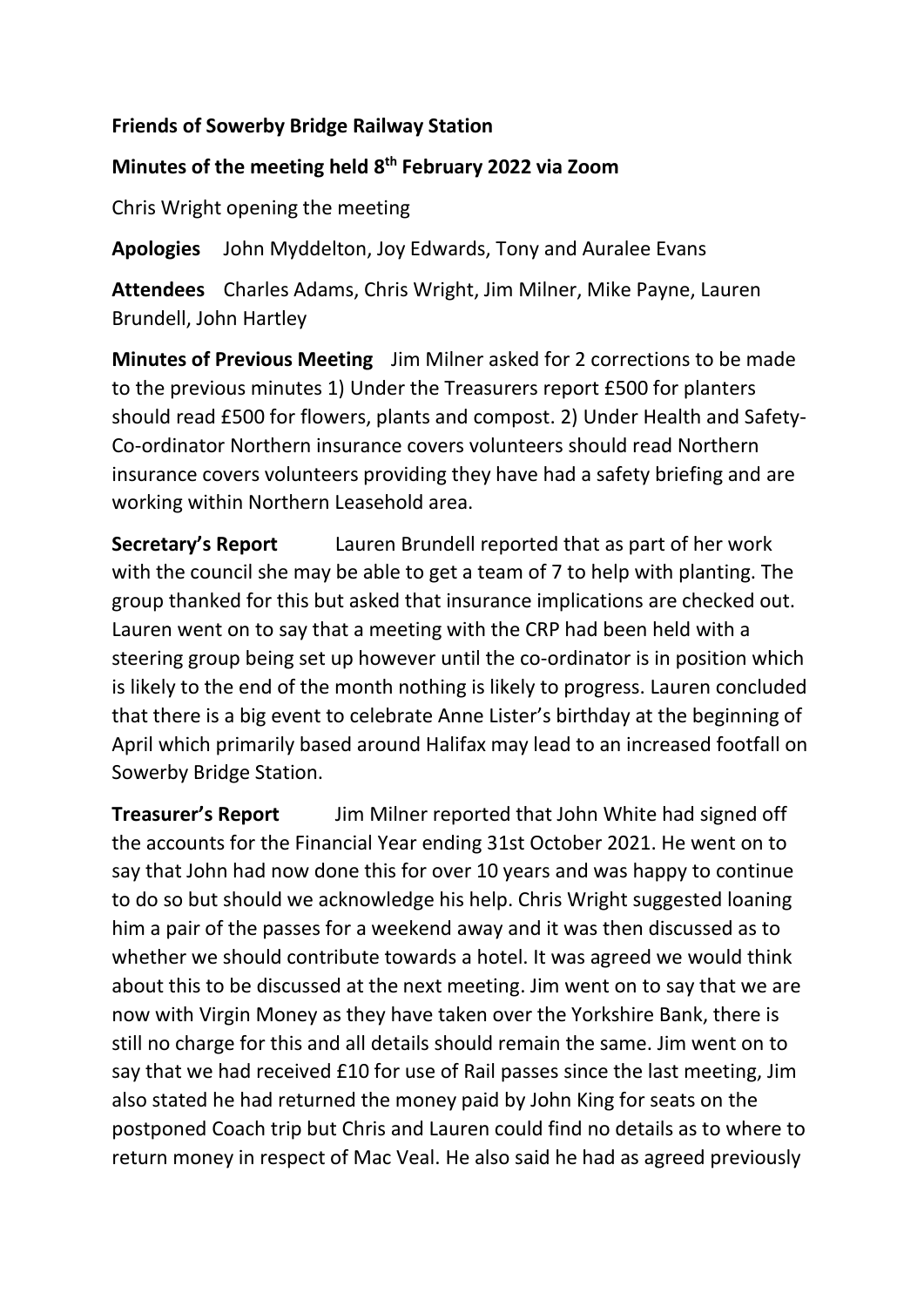consolidated all the accounts by paying in 2 sums into the main account. The first being £1582 from the memorial fund (old account closed), which should be ear marked for use in relation to any memorial activities. The second being £1369 received from John Hartley in relation to his book sales for which the group thanked him profusely and it was agreed that this would be used for projects in agreement with the group and John. He also said he had a cheque for £36 made out to Yorkshire in Bloom in respect of this year's entry fee. Jim also said that the Ward Forum grant application was due in a couple of months and he would be looking at completing this. He concluded by asking the group if they had seen the email from Lisa Maloney (who has the same title and is at the same level as Richard Issac, although they have responsibility for different regions). The email mentioned creating a Community Station Facebook group / page, the requirement to produce the annual plan (which Jim is going to complete), the aim to install defibrillators at all stations (although Sowerby Bridge already has one, so will we end up with two ??), reporting environmental issues such as lights being on during the day etc and finally a link for reporting faults. Chris Wright welcomed the reporting procedure as there was an issue with fly tipping.

**Membership Update** There was no report as the Membership Secretary was unable to join the meeting.

**Convenors Report** Chris Wright reported that he had received an email from a gentleman who was interested in becoming the Health and Safety Coordinator. Chris had a meeting with him and showed him round the station and explained when the gardening group met etc and the person said that they had other commitments that could preclude him from undertaking the role. No further contact has been received since. Chris went on to say that he had spoken to Elaine Duffy at the VSI Alliance who said they may be able to source somebody for the role at no cost to the group and would post it on the VSI Alliance Website along with a post asking for volunteers. Mike Payne said he had approached Steve Pilling at Ryburn Men in sheds who is a former fireman for this post but again there were commitment issues, this led to a discussion as to whether any Health and Safety Co-ordinator actually needed to be present at all the working groups although no firm conclusion was reached. Mike also suggested the group had a dedicated Facebook group page rather than posting in other groups and offered to set one up. The group thought this was an excellent idea and thanked Mike for volunteering to set this up. Chris also stated that the Perspex screen had been ripped off the notice board on